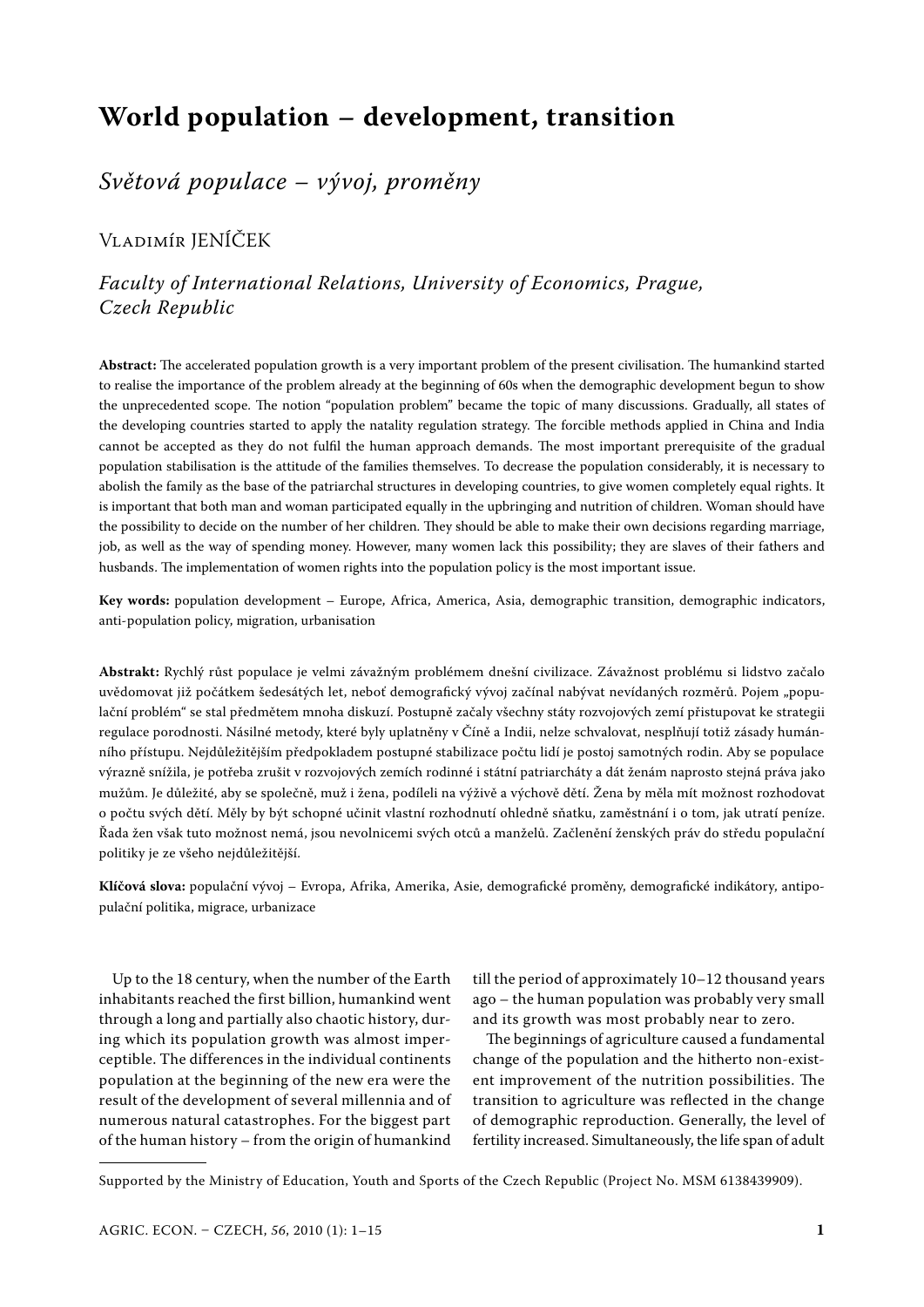people was prolonged, so that women lived for a longer period of their life in fertile years and therefore could bear more children. This moment was completely unique for the human population in the world development. It lasted for 500, 000 years before the human population increased from 1 million to 10 million. Compared to that, one thousand years for the further tenfold growth is an unbelievably short time.

The neolith brought about the turning point in the human population history; however, it did not change the nature of the demographic processes which determined the population development since the beginning of humankind. Alternating of the growth periods with the periods of stagnation or even decrease of the population lasted approximately till the 17 century. It was impossible to ensure the sustainable growth. Wars, famines and epidemics curbed down the danger of over-mortality, as during them the number of inhabitants dropped down drastically, so that they played the decisive role in the demographic balance. The impact those three disasters brought about was the bigger as they most often followed each other.

The situation in other continents did not differ from that in Europe at all. The population development was determined by the same basic factors (high fertility, high mortality), as well as the reasons of crises (epidemics, hunger, wars). The total consequence for the world population was identical – an enormously slow population. The number of population of the world increased from 250 million at the beginning of our era to the mere 500 million 1 500 years later. In 1 750, it reached 830 million.

## **Population development in Europe from industrial revolution**

At the end of 18 century, people started to intentionally influence the natality and mortality, which were for the hundreds of centuries regulated by natural causes. The health care progress, improved level of living, contraception, but also the development of the way of thinking and the ethics changed the original natural reproduction order. These factors enabled, on one side, to fight efficiently the diseases and mortality, on the other hand, also to limit fertility. The industrial and demographic revolution changed basically the population balance of the world.

One of the last witnesses of the natural reproduction order was Thomas Malthus (1766–1834), who formulated one of the first general theories of the population growth. Malthus reached, based just on following the population changes in certain regions of the North America colonised by the British, the idea of the geometric population growth. According

to him, the population doubles every 25 years, while the means of nutrition grew only according to the arithmetic series. The arithmetic growth is the maximum which agriculture will never be able to overreach. With regard to the differences between the geometric growth of population and the arithmetic growth of the nutrition means, population growth is limited and has to adapt necessarily to the amount of food. Otherwise, a part of the population is condemned to the life in poverty and premature death. To prevent this drastic regulation of the number of inhabitants, Malthus proposed to regulate the number of births by the sexual restraint. The history overcame Malthus's opinions, even if the neo-Malthusian school gave them a new importance later on.

After the heavy crisis brought about by the first half of 17 century, a new period of growth started for the population of Europe. Between the mid 18 and mid 19 century, the medium life expectancy at birth grew from 25 to 35 years in many European countries.

The number of the newborn begun to prevail over the number of the deceased considerably. The hitherto very low natural increase grew up to 1–1.5% per year. At this extraordinary decrease of mortality, an important roe was played by the progress of medicine, the increased level of living, a more just income distribution and the progress in education of the inhabitants.

Regarding the fertility decrease, the main role was played by the deep changes in the peoples thinking, which transformed the attitude of parents to conceiving children. During the whole period of the demographic transition, population growth moved in some countries in the range of 1 to 1.5% per year for the period of 200 years. How was it possible that this accelerated and long-term growth did not call out crises? There were three main reasons to that. Firstly, the industrial revolution brought about the technological progress which caused the further growth of the agricultural yields. Secondly, the reached technological and military prevalence enabled Europe to export, after the discovery and conquering of new vast territories, a not negligible part of its demographic increment into the new colonies. And thirdly, the Malthus's theory did not prove right. Formerly, it would have been quite unthinkable that parents, who lost in average every second child in infancy, would have decided to curb down their fertility, if the only ones who could have cared for them in their old age were just their children. As soon as the mortality started to decrease – namely children mortality – there originated psychological conditions for limiting the number of births and the possibility of returning to the balanced demographic reproduction emerged on the horizon. Thus the de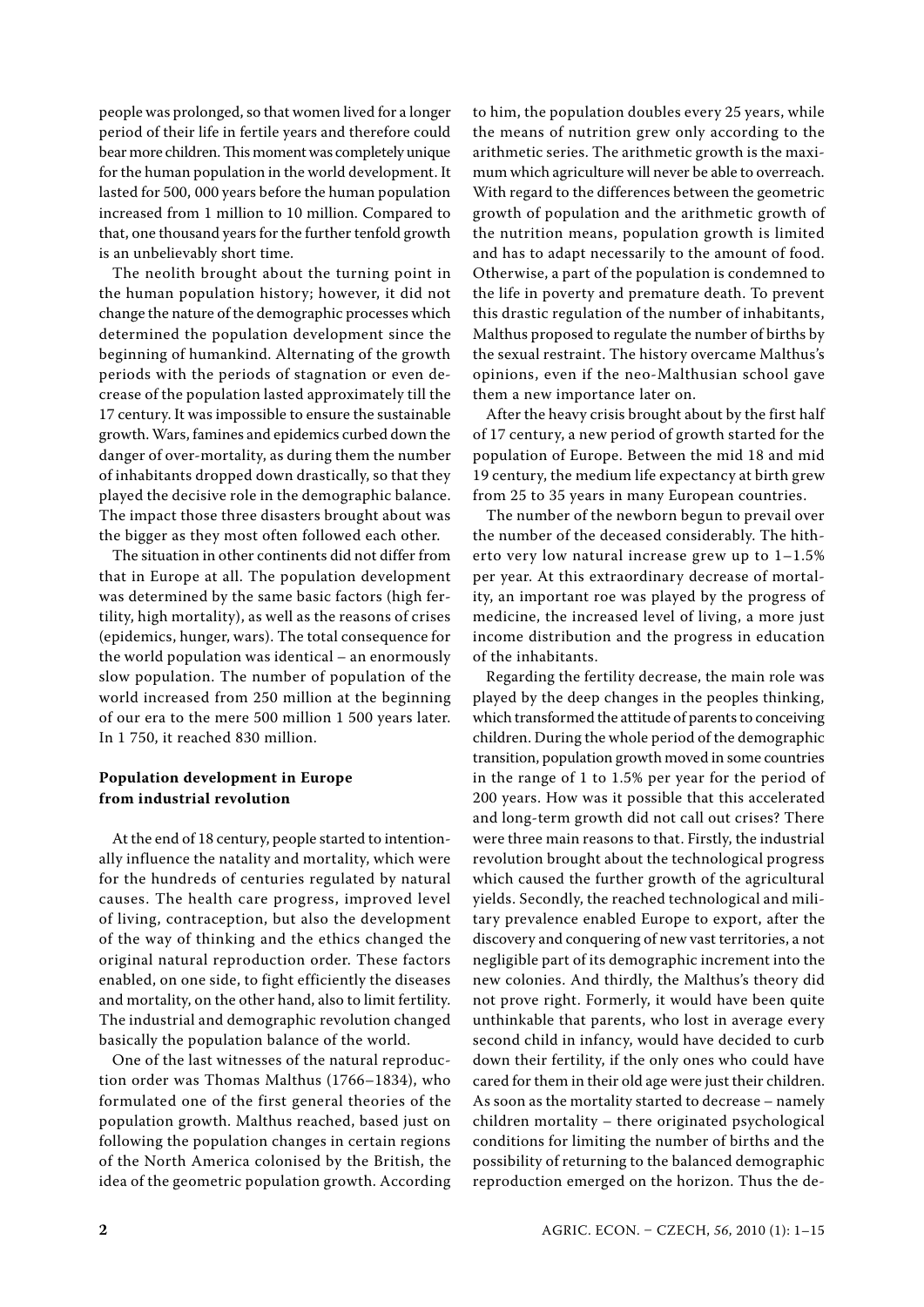mographic revolution could continue for a long time in Europe without causing the crisis of the excessive population growth (Figure 1).

#### **Population development of Africa and America**

Negative phenomena for Africa and America were the consequences of the colonial expansions. The liquidation of the pre-Columbian civilisations brought about, namely in Latin America, huge bloodsheds. From 1 550 to 1 600, the number of inhabitants dropped down from about 40 to 10 million. North America was less populated; however, it met with a similar fate in the 17 century. Only in the second half of the 19 century, the American continent reached the same number of inhabitants as in the 15 century. The immigrants from Europe helped it to a spectacular population jump.

In Africa, the population drop caused by the European colonisation and namely by the trade with black slaves lasted up to the 19 century, and then up to the 20 century, the increase was very slow.

Asia lived, on the contrary, through the period of flourishing in the 16 and 17 century. Its share in the world population rose from 53% to 64%. Owing to the fact that it was overruled by the Europeans later, its population increased continually. In the years 1750–1950, it increased from 500 to 1 366 million.

In the final phase of the colonialism, its consequences were opposite. Africa reached the growth rates comparable to Asia at the beginning of 20 century. The population of the American continent and of Australia grew owing to the massive migration of fertile Europeans. The American population expan-

sion went on from the beginning of the 19 century in a different way in the Northern and Southern part of the continent. The United States and Canada, which entered the industrial revolution process and soon got a leading position in it, also went through the demographic revolution and soon followed Europe with the natural population increase of 1–1.5%, which was, however, doubled by the strong immigration.

The future third world countries had, before the WW 2, in common the high mortality as well as high fertility. Compared to Europe of 18 century, their fertility level was still higher, though. Therefore, in many countries of the third world, the average number of children per 1 woman reached its maximum in the 60s. Almost in all countries, it overreached 6 and in some even 8 children per 1 woman.

The relative natural population increase in developing countries was in average 2.5%. The level of 3% was overreached in many important countries (Mexico, Venezuela, Kenya, Zimbabwe, Iraq, Thailand etc.).

Notwithstanding the different development in the individual countries, developing countries formed one continual whole at the end of the 60s, which endangered by its possible population growth the future of the whole mankind. World population, the number of which increased from 1.6 billion in 1900 to 2.5 billion in 1950, reached 3.7 billion in 1970 and 5.4 billion in 1991. The situation in which the world population is found at present asks directly several questions which should be answered: For how long will the population increase in this way? And what shocks in the fragile geo-political balance of our planet would be caused by sustaining the population growth rate of 2–3% in



Figure 1. Model of the demographic transition Source: Villin (1992)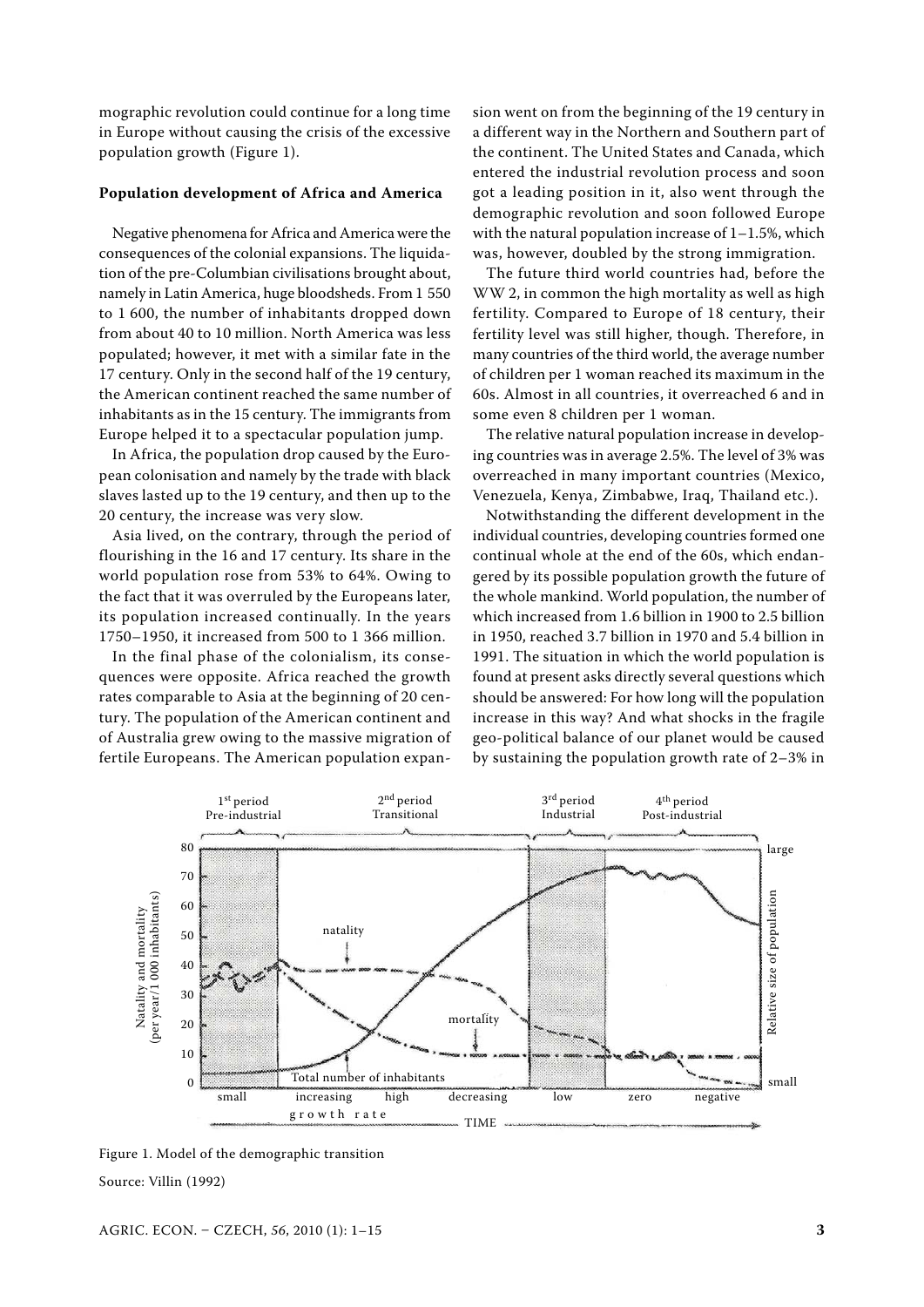Table 1. The milestones of the world population

| Population in billion                              | Year             |  |  |  |
|----------------------------------------------------|------------------|--|--|--|
| The numbers world population has reached           |                  |  |  |  |
| 1                                                  | 1804             |  |  |  |
| 2                                                  | 1927 (123 years) |  |  |  |
| 3                                                  | 1960 (33 years)  |  |  |  |
| 4                                                  | 1974 (14 years)  |  |  |  |
| 5                                                  | 1987 (13 years)  |  |  |  |
| 6                                                  | 1999 (12 years)  |  |  |  |
| The numbers world population could reach in future |                  |  |  |  |
| 7                                                  | 2012 (13 years)  |  |  |  |
| 8                                                  | 2026 (14 years)  |  |  |  |
| 9                                                  | 2043 (17 years)  |  |  |  |

Source: http://www.un.org/esa/population/publications/ concise2007/C2001Spanish.doc

developing countries, if the developed countries are aiming at the zero growth (Table 1)?

## **The population problem**

At the beginning of the 60s, people started to realise the importance of the problem issuing from the growing population. Population growth is not just the problem of few countries; it regards all and can be solved only through the world-wide endeavour and co-operation. Let us imagine that the population really grows exponentially and if this trend is not stopped, it is just a mere question of time when the absolute amount of resources will not be sufficient for the humankind. During the last 250 years, world population grew more than ten times and it seems that the present number will still double before it will be stabilised. The enormous population increase occurred during the last 200 years in different parts of the world and in different periods. At present, this phenomenon is most obvious in developing countries (http://www. news-info.net/populationproblem.html).

## **The present world in demographic indicators**

World population does not by far form a unified complex. The number of the earth inhabitants is a rather abstract number; it consists of several subcomplexes living at different levels more or less dependently.

The present world is interconnected by trade as well as by communications, however, the differences persist. In principle, the world is divided into two big groups of countries: industrially developed countries and developing countries.

The sequence of countries according to the area and the number of inhabitants would not be identical. Among the 20 largest countries, there emerge also very little populated countries, like Mongolia or Greenland. Therefore, the population density of the individual countries is very different. Some countries with the seemingly average population density are facing serious problems of overpopulation. As an outstanding example, we can use Egypt, the average population density of which does not exceed 55 inhabitants/km2; however, a great part of its area is formed by depopulated deserts. The population of Egypt then lives only on 3% of its area and the real population density is over 1 500 inhabitants/km2. The average indicator is then only a relative one.

The difference between the developing and developed countries is obvious from the comparison on the number of population and the per capita GDP. Rich countries, which include Europe, North America, Japan and the Oceania, have one fifth of the world population and dispose of more than 80% of incomes. In the poor countries of Asia, Africa and Latin America, there live almost 4/5 of the population, but their share of income is mere 20%. A substantial share in the incomes is that of Europe and North America (approximately 25, resp. 30%), although their share in the world population is only 9, resp. 5%.

#### **Gender and age of the world population**

If the two genders are really equal in anything, then it is their share in the number of inhabitants. This number balance among genders is based on three factors – the birth rate of boys and girls, the different mortality of men and women and their share in migration. The first two factors have a contradictory impact and are mutually balancing. Every year, a little more boys than girls are born (the masculinity index is 106 boys per 100 girls). However, men in general live to a lower average age than women. The migration among the continents plays only a small role in the rate between genders.<sup>1</sup>

The age structure of the developed and developing countries inhabitants differs considerably, as there

<sup>&</sup>lt;sup>1</sup>Masculinity index = the rate of born boys to born girls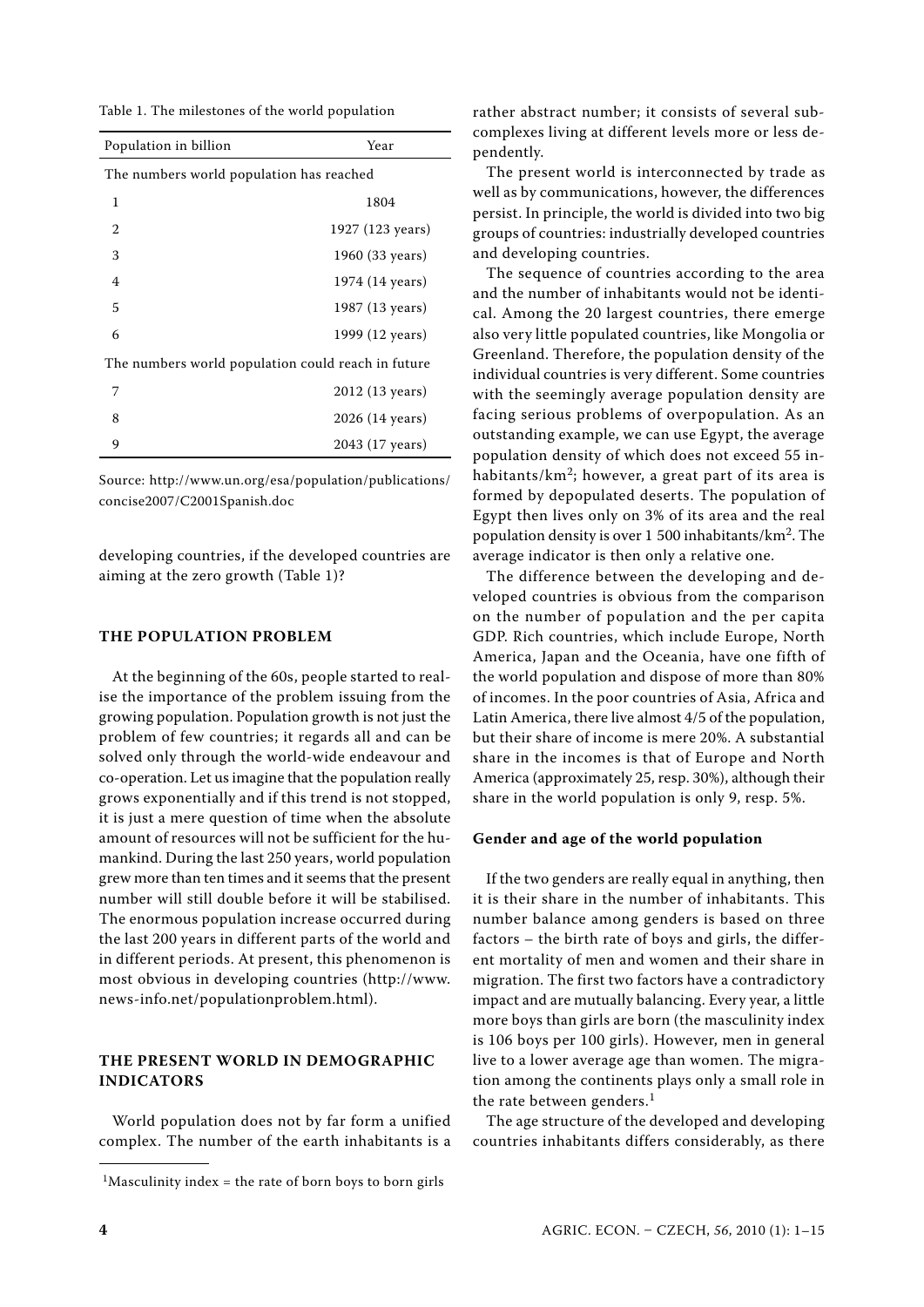are more young people in the less developed countries, and since these young people will soon have their own children, the number of inhabitants will further grow. On the contrary, in developed countries, the number of older people increases. As soon as developing countries manage to go through the demographic transition period, their age structure will approach gradually that of the developed countries. For simplification, we often distinguish three main age groups – up to 14 years, 15–64 years and 65+, which roughly represent the period of upbringing and education, economic activity /employment) and retirement. From the economic viewpoint, the first and third group live from that what was produced by the second group. In Europe and North America, 67 % of inhabitants belong to the age group of 14–64 years, while 21% are younger than 14 years and 12% older than 65 years. In difference from that, Africa has 45% of inhabitants under 15 years and mere 52% between 15 and 64 years. In other words, in Europe and North America, 2/3 of the population are "feeding" the remaining 1/3, while in Africa, a mere half of the population has to "feed" the other half. This rate in the individual countries points out to still wider differences. A still more disturbing fact is, that during the next five, ten or perhaps twenty years, the developing countries population pyramid will still be of the same shape, but with a much higher number of inhabitants. This phenomenon is labelled as the third world demographic explosion.

In Europe and North America, the situation is opposite. The number of population is slowly diminishing. And when the present most numerous groups reach the retirement age, the active part of the population will have to "feed" many more pensioners than at present.

#### **Fertility and mortality**

The variability of the powers setting the natural development rate of the present populations, i.e. fertility and mortality, is surprising. Every day, world population is increased by approximately 225 thousand people, by 9 360 every hour, by 156 every minute and by 2.6 every second. On this reality, the populating clocks, which could be seen at the world demographic conferences, were based. The velocity of the world population absolute increase is very suggestive; it is 2.6 times quicker than the velocity of the clock second-hand (Table 2).

Still in the 1950, one woman gave birth to more than 6 children in half of the world countries. The 60s brought about the highest relative population increase; therefore, there rather prevailed the countries with 5 and more children per 1 woman. The drop of the cumulated fertility in the world was registered in the second half of the 20 century. However, this fact did not mean the step towards a full homogeneity; there still exist countries with the persevering higher fertility level. The world average of the cumulated fertility fluctuated around 2.8 children in 2003. Even the biggest China with its 1.3 billion inhabitants registered an enormous decrease – the most up-to-date numbers register the fertility of 1.7 children. However, this

| Area                        | Infant mortality<br>(total per 1000 live born) | Average life expectancy<br>at birth (years M/F) | Average number of<br>children per 1 woman |
|-----------------------------|------------------------------------------------|-------------------------------------------------|-------------------------------------------|
| World                       | 56.00                                          | 63.3/67.6                                       | 2.69                                      |
| Developed countries         | 8.00                                           | 72.1/79.4                                       | 1.56                                      |
| Developing countries        | 61.00                                          | 61.7/65.1                                       | 2.92                                      |
| Least developed countries   | 97.00                                          | 48.8/50.5                                       | 5.13                                      |
| Africa                      | 89.00                                          | 47.9/50.0                                       | 4.91                                      |
| Asia                        | 53.00                                          | 65.5/69.0                                       | 2.55                                      |
| Arab countries              | 53.00                                          | 63.9/67.1                                       | 3.81                                      |
| Europe                      | 9.00                                           | 70.1/78.2                                       | 1.38                                      |
| Latin America and Caribbean | 32.00                                          | 67.1/73.9                                       | 2.53                                      |
| Oceania                     | 26.00                                          | 71.8/76.6                                       | 2.34                                      |
| Russia                      | 16.00                                          | 60.8/73.1                                       | 1.14                                      |

Table 2. Selected indicators regarding children

Source: http://www.unfpa.org/swp/2008/espanol/indicators/index.htm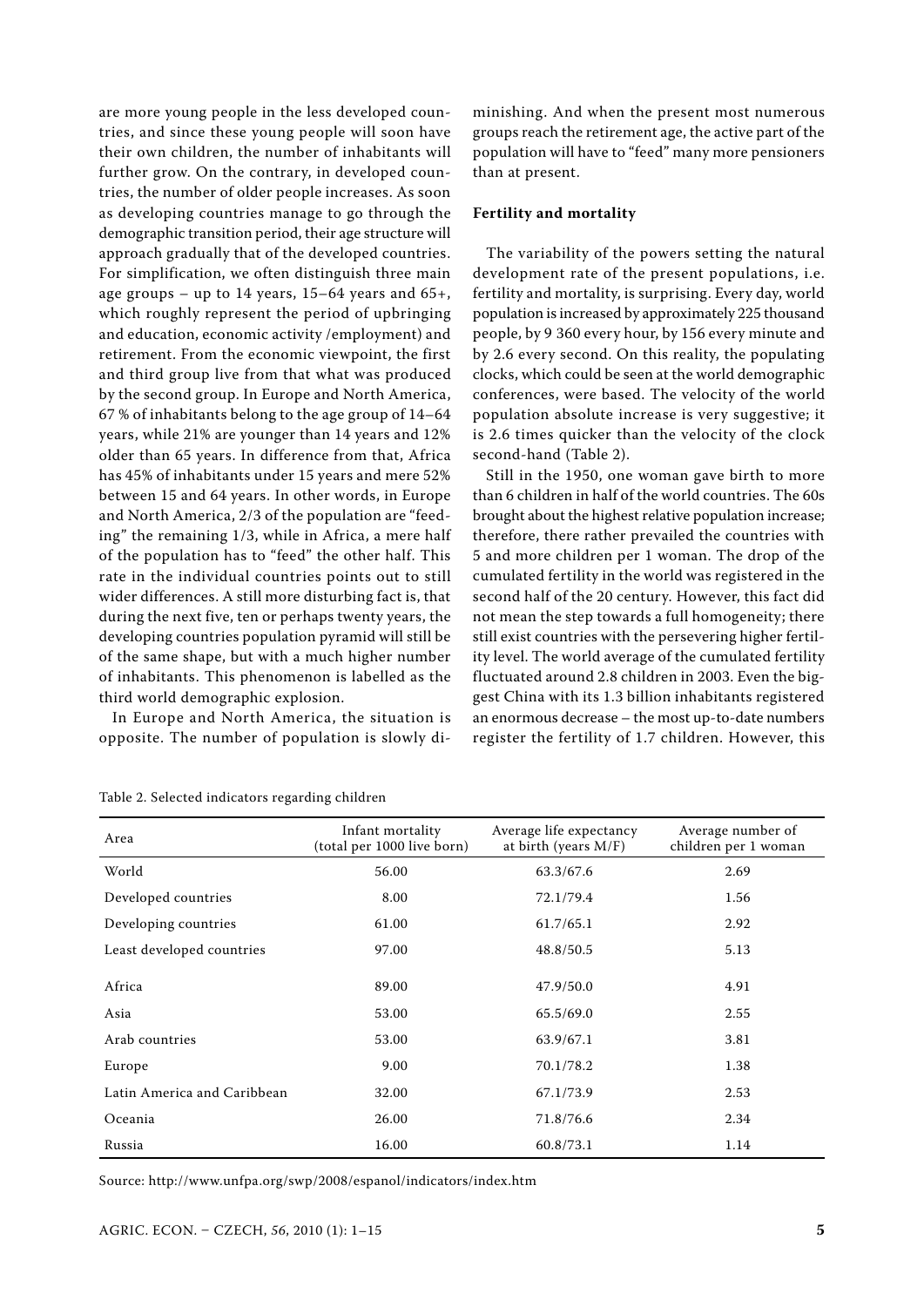positive development in China was reached owing to a sometimes quite drastic anti-population policy. On the other hand, women in some countries still bear 7 and more children, e.g. in Niger (8.0), Somalia (7.2) and Yemen and Mali (7.0). In developed countries, this index often drops down to 2.0 or less.

The medium life expectancy at birth approximated 65 years for the average world inhabitant at the verge of the 80s and 90s. However, the real values for the individual countries are very different – the same as we have already outlined regarding fertility. Nevertheless, we cannot divide the world according to mortality into the developed countries (average life expectancy 74 years) and developing countries (61 years), as the third world countries represent a very differentiated complex. The group of the developed Western countries (North America, West Europe, Japan, Australia and New Zealand) is then rather homogeneous, compared to the rest of the world. Most of them recorded the middle life span between 74 and 75 years at the beginning of 90s. The same as regarding fertility, also mortality situation is much more complicated in the developing countries. This can be seen already with regard to the big world areas, where in Africa the average life span is less than 55 years, while in East Asia 70 years. Interesting again is the case of China, which surprises us by the middle life span (69 years) approaching that of the developed economies. On the contrary, some countries of the African continent are still recording the life expectancy at birth of only less than 40 years.

Infant mortality is another indicator which reflects the state of health, and its level is again very different in the individual parts of the world. In Japan, only 5 out of every 1,000 newborn infants die before 1 year of age. In most African countries, more than 100 newborn infants out of 1 000 are dying. In the worst situated countries, infant mortality reaches even 150‰, in most South Asian countries, it moves around 60‰.

The different development of demographic indicators causes that the number of inhabitants in different parts of the world changes by a different rate. The basic driving forces (fertility and mortality) are globally not balanced. It is, therefore, proper to pose a question: What will the tomorrow world look like? The face of the world is at present changing more quickly than ever, and this transformation is caused namely by two trends: the already mentioned still accelerating population growth and the migration of the developing countries inhabitants from the countryside into towns, issuing from many reasons, while the latter process is proceeding at the rate not seen since the industrial revolution time. At present,

the enormous population growth is reached by the countries where mortality has already decreased, while natality still remains high.

### **Developing countries**

The theories formulated on the basis of the European history state that all population will transit at a certain point if its development, under the influence of the deep economic and social changes, from the state of balance between the high fertility and high mortality into a new state of balance between low fertility and low mortality. However, the European development is not fully comparable with what goes on at present in developing countries.

Based on this knowledge, most specialists started to point out in the 60s at these differences and they came to the conclusion that these theories are not valid for developing countries. Mortality in the developed countries decreased owing to the external contribution, totally without relation to their own economic progress and without a long period of maturing connected to the industrial revolution. None of the factors, owing to which also fertility decreased in Europe, is in activity in the developing countries. This pessimistic hypothesis influenced strongly the political discussions. Western countries, led by the U.S, began to realise the policy aimed at fertility regulation in developing countries.

This policy met with a different answer in the world. On one side, there were supporters of the opinion that the third world countries need the necessarily economic development and that the burdening weight of their enormous population development should not be overestimated. On the other side, there were supporters of the opinion that this extraordinary population growth presents a threat to the West. The image of the possibility that the West might be flooded by the incoming waves of the new-fangled barbarians from poor countries evoked great fears.

Similarly as e.g. the imports of antibiotics helped to lower the developed world mortality, the development of simple and very efficient contraception methods should have enabled the export of the fertility limitations to the developing countries. All that was necessary was to persuade the local inhabitants to accept this step.

The extensive programs of birth planning were created and realised first in the countries dependent on the U.S. (Porto Rico, Tai-wan). Later on, they were extended also to many other countries which were not that subjected to the U.S. in their decision making (India, Thailand, Philippines, Tunisia and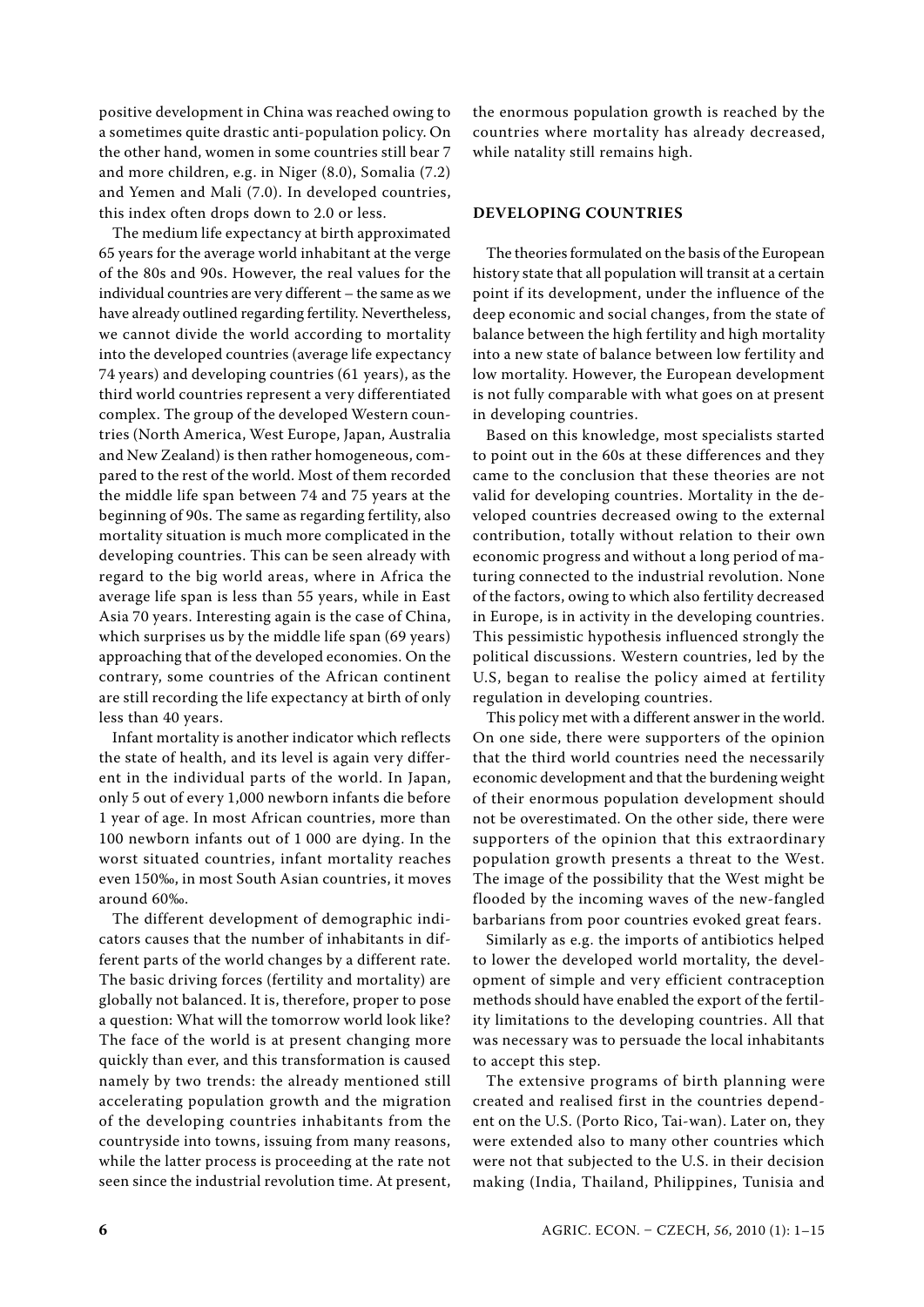Latin America). At the beginning of the 60s, also the international organisations like the WHO, the FAO and the UNESCO,which hitherto carefully avoided any interfering, actively entered the game and supplied a considerable financial support to the fertility limitation programs. These means were understood also as the support of the health situation improvement and an inseparable part of the development aid.

### **The anti-population policy**

The country which attracted the highest attention just for its still increasing population was India. It controlled births, but used sometimes rather disputable methods to it.

#### **India – birth regulation**

The population explosion principle in India is very simple – the more Indians there are, the more quickly their numbers increase. For many years already, the number of new-born Indians is the highest in the world, higher than that of the Chinese or any other nation. If we include the mortality, the yearly net increment of the Indian inhabitants is over 16 million. For comparison – it is equal to the total population of Australia. While the world population trebled in the last century, i.e. from 2 to 6 billion people, the Indian population increased almost five times, from 238 million to 1 billion. This enormous population growth creates namely a great stress on the infrastructure and the diminishing stocks of water and food.

The most pressing problem is represented by the ongoing population boom in the Indian state of Uttar Pradesh, which has about 170 million inhabitants, what is more than the total population of Pakistan or of France and Germany together. Even now the population density in Uttar Pradesh is 689 people per  $1 \text{ km}^2$ ; moreover, the yearly population increase is 3.99%, what is 1.4 % even above the Indian average. The Indo-Asian News Service quoted in April 2008 a scientific thesis according to which the impact of the population growth might be the increase of the unemployed people in this state from the present 40 million up to 150 million in 2050. That would probably mean a total economic as well as social catastrophe.

A massive campaign leading to the planned parenthood and limiting natality was organised in India several times already. At the beginning of the 70s, it was famous under the slogan "A transistor wireless set in exchange for sterilisation", in the 90s, the slogans were "We are two and have two" or "Small family – happy family", is also the persisting remembrance of this drastic policy, which had been applied in 1975 by the Indira Ghandi government with the aim to limit the poor population growth. The population policy accepted by the government in 1976 called to the "frontal attack at the population problem" and demanded from the individual Indian states governments "accepting of the appropriate legislation which would force the citizens to family planning" and which would prevent the further childbirths after the third child "if it is in the interests of the state". During the 2-years period after accepting the extraordinary means, forced sterilisations of the population took place commonly. In this period, almost 11 million people were sterilised.

After two years, this practice evoked a dismay, and the next governmental document to the population policy from 1977 already declared that "forcing in the sphere of family care has got to be avoided in future". Instead of that, education and motivation to voluntary decision making should have been utilised in this area.

However, it cannot be said that the practice of forced sterilisation was fully finished by this excess. In many cases, it only put on different forms. It namely regards the fact that the individual states implemented in the 80s, and are implementing even now, different financial and other advantages for those inhabitants who would decide to be sterilised. On the opposite, there are also "punishments" for the too fertile families. The Indian states of Madjapradesh, Urisa, Himachalpradesh, Andhra Pradesh, Haryana, Delhi, Mahashtra and Rajasthan passed the legal acts under which the families with more than 2 children lose the access to some state supports and advantages or their members are even prohibited by the administration to take part in the local elections. However, the tools aimed at a higher number of sterilisations are not aimed at families only. In the capital of Rajasthan, the state offices are said to have set the minimum limits of monthly sterilisations for medical doctors both in the public and private institutions. If they fulfil the norm, they are rewarded. Some doctors are said to have been threatened in the case of not reaching the norm.

The Indian Express published even more peculiar news regarding one of the latest attempts of the Uttar Pradesh, the most populated Indian state, administration to divert the dangerous population boom. According to it, the state administration promised the man who would sign for sterilisation, an especially attractive reward – the permission to keep weapon.

A different strategy was applied in Tamilnad. In this Southern Indian state, the natality dropped down to half during the last years, so that its measures should become a pattern of success also for other states.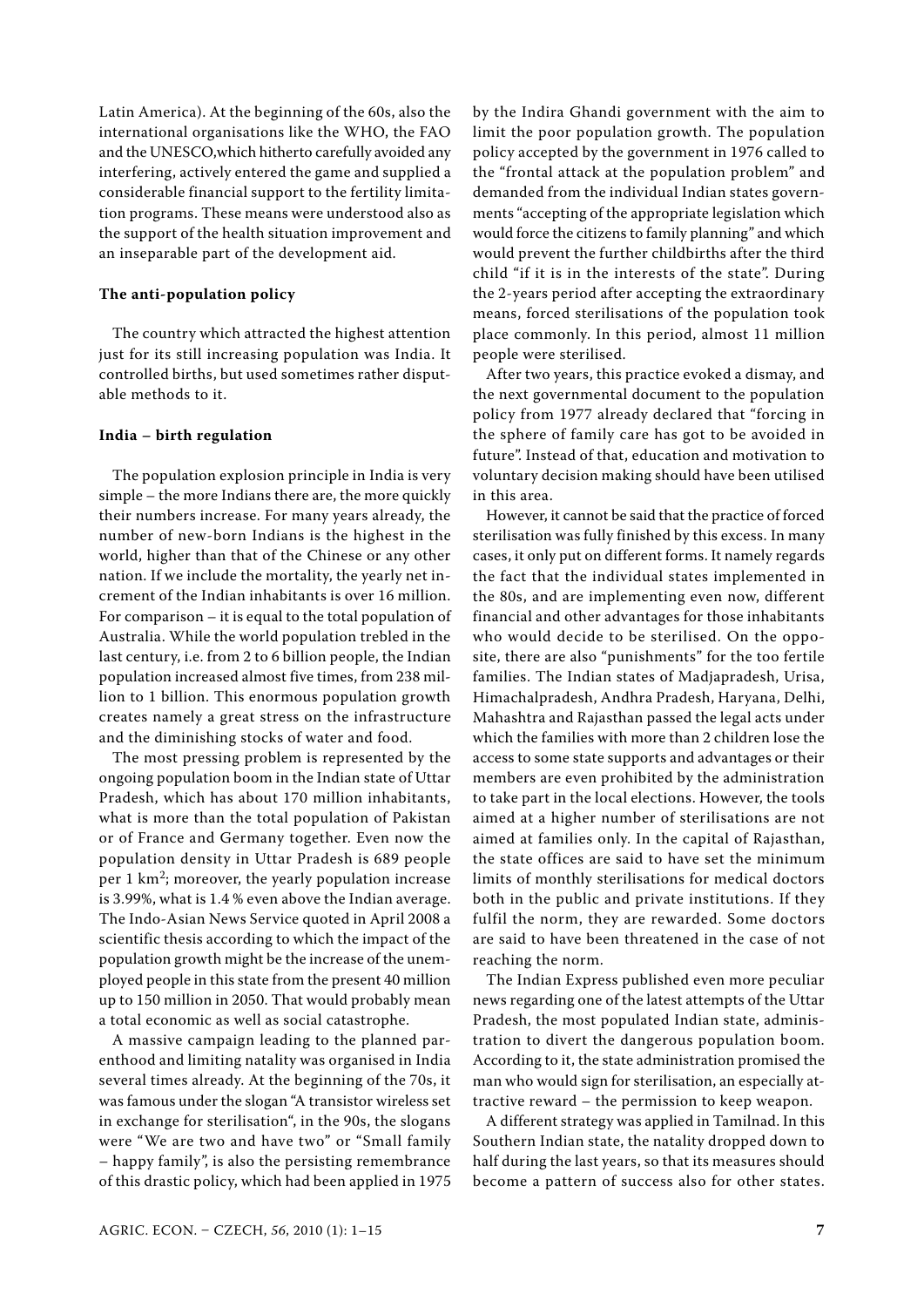What was the success based on? Above all, there were established 118 new centres for the care for mothers and children and also for sterilisation. About 200 medical doctors were sent to take care of the natality and the health of children in the city slums. The helping medical workers, who are often the only accessible form of health care in the village areas, were given a special schooling on the contraception methods and the private cliniques were supplied for free with the material for contraception and sterilisation. Namely, a new insurance program for mothers, who would decide for sterilisation, was established. If a woman dies in the procedure of sterilisation, the family gets 200 000 rupees. If she dies inside 30 days after the sterilisation, the family gets 50 000.

The norm of two children per family also brings about, however, certain not planned but unfortunately surprising consequences. Among them, there is the emerging unbalance between the born boys and girls. E.g. in Rajasthan, where the 2 – children – rule is applied since 1994, this rate dropped down to the level of 922 born girls per 1 000 boys. The illegal choice of gender during the pregnancy and the consequent abortions are numerous namely in the town areas, namely when it regards the second child.

A new measure, which should prevent choosing the sex of the child, is deposing a small amount of money every month at the account of the children of parents who agreed to sterilisation. Girls are given monthly 500 rupees and boys 200 rupees. The whole sum is to their disposal when they reach 20 years of age. The project should not only help to decrease the number of families with many children, but also to increase the "attractiveness" of girls for their parents. In 2003, the rate of the newborn girls to boys increased, also owing to these measures, from 863 to 978.

Even if in the whole India the killing of the female foetuses and the discrimination of the born girls still occurs, the rate of the genders in the adult population is not much influenced by it. According to the demographic data, men are more often the victims of different diseases, like the TBC or AIDS, and they are also more open to the diseases connected with the consumption of alcohol and tobacco.

A substantial role in the natality control in India is also played by the different approach of different religions to the problem. For example, the Hinduists criticise the Moslem minority (there live about 120 million Moslems in India) that they refuse completely any birth control for religious reasons, while the Moslems argue that according to the Koran, children are the gift from God.

The results, which were reached in India, did not correspond sufficiently to the spent means and en-

deavour and have rather brought about a certain disappointment. The reasons are probably several. One of the most probable reasons is the fact that the tradition of millennia cannot be changed overnight. For centuries, the terrible epidemics of the pest, cholera and pox, together with the high children mortality, represented a natural regulation of the population. The epidemics were eradicated by the progressive development of medicine, children mortality was decreased and the human life doubled. In other words, the health care developed much more quickly than the thinking of people, formed by the thousand years of the experience that if 4 children are to survive, 10 children have to be born. The creators of the contraception campaigns also probably underestimated the fact that almost 50% of the Indian population is illiterate. Notwithstanding all measures taken in favour of slowing down the population growth in India, it seems that India will become the most populated country of the world in future.

## **China – still the most populated country of the world**

The most well-known example of a certain success in limiting natality through family planning, sterilisation and abortions is China. During 15 years, the average number of children per 1 woman decreased from 6.0 to 2.4, i.e. almost by 2/3.

China is at present the most populated country of the world. Every day, 62 000 children are born there. Therefore, during one year the China population increases by one new Canada – almost 23 million people, notwithstanding all strict anti-population measures. Even without the population explosion, just by the simple reproduction, this creases the foreheads of the demographists. Hitherto, an enormous migration takes place only inside China. However, the world has to be prepared for the situation that one day; the Chinese population might start moving in the endeavour to secure a better living abroad. The countryside is obsolete and overpopulated; therefore, the present migration explosion is logical. The number of the internal migrants is estimated at more than 100 millions. However, by far not all Chinese rural inhabitants can find livelihood in the big cities.

The model of the present Chinese family includes just 1 child. The methods by which China tries to curb down the accelerated population growth are hard and impact all young married couples. This changed the deep-set traditional model of forming the Chinese family completely. The old Chinese habit that a family has got to have a male descendant causes that the newborn girls are secretly killed in the faraway rural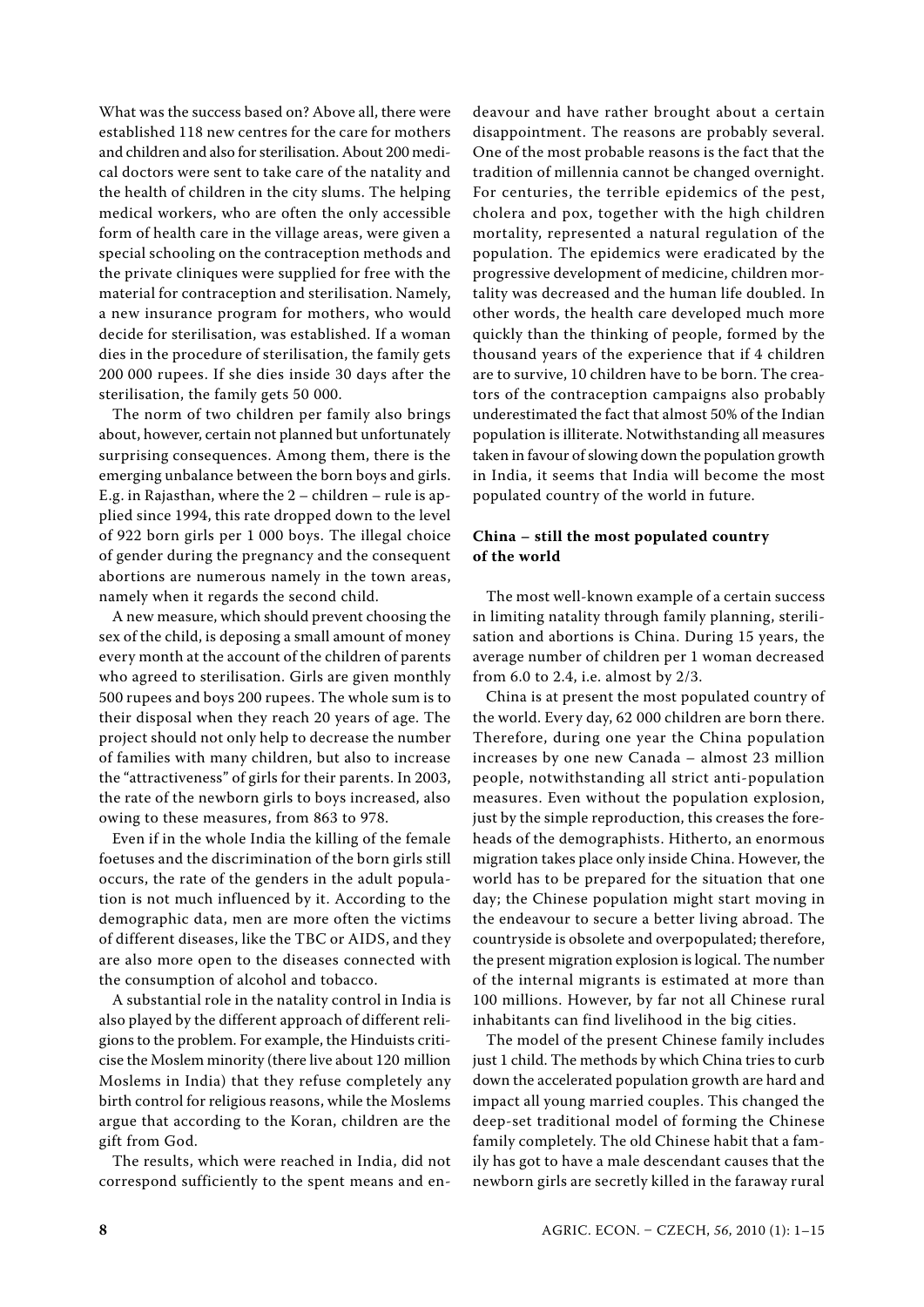areas. For many farmers, the primitive patriarchal idea that a boy is better than a girl is still valid, the same as in India. In better cases, the newborn girls are put into orphanages, where they, however, often meet with a worse fate that the death at birth.

In China, every third pregnancy is interrupted; about 10.4 million abortions are performed every year. Population growth was curbed down by abortions also in some other countries, but there still exists the basic moral question – when does the human life begin? For many people in the world, an abortion is not acceptable, what is also supported by the fact that all important world religions support this opinion. Still, abortions are quite wide-spread. In the world, the rate is 30 million abortions per 120 million of births. Since 1989, when China applied the policy of 1 child per family, the "illegal" children are heavily fined, there even are the threats of the loss of job. Women are allowed to become pregnant only with the permission of the family planning committees, forced sterilisations and abortions are the daily rule. Under such drastic conditions, China managed to decrease the yearly population increment. However, is this practice in agreement with human rights?

#### **The approach of Africa to population control**

The fates of African women are in many aspects still more drastic than those of the Indian or Chinese women. Their problem is that they give birth to one child after the other, without regard to the terrible living conditions. It is clear even beforehand what their children could expect: poverty, hunger, unemployment, a wretched life at the society margin, if they live that long. Many of the children do not survive till adulthood; they die before the fifth year of age. Daily, about 25 thousand infants and 14 thousand children from 1 to 4 years die in Africa. One in every 12 infants does not live up to his/her first birthday, one in every 8 than his/her fifths birthday. Every fourth adult African suffers from hunger or under-nutrition, still the Africans approach the birth control policy only with hesitation. Only few countries present an exception.

The policy of birth limitation earned also some very fierce opponents as well. Many countries, which have just a short time ago freed from the colonial rule, saw it as a renewed interfering into their sovereignty and the rights of their people. The inhabitants of colonies yarned for freedom, but at present, they have got dictatorships or inefficient governments and non-stability. Owing to the backwardness of the colonies, always just a few powerful individuals profited, and the situation persists till present. The

first sings of the fertility decrease, which emerged in some developing countries at the end of the 60s, did not yet announce its quick and total decrease. The 70s brought about a completely new view. During the first 15 years (1950–1965), the situation practically did not change. The countries in which fertility increased slightly just balanced those in which it decreased, therefore, the total for the developing countries practically showed a sustained status quo. Opposite to that, the decrease which occurred between the years 1965–1970 and 1980–1985 has been almost general. Only in the tropical Africa, the situation still shows no profound changes. In all other regions, the decrease is obvious, even in the Latin America mild zone. Fertility first started to drop down in the countries which reached a real economic increase, e.g., in South Korea, Hong-Kong, Singapore etc. In these countries, it also decreased in the most pronounced way. Also in other developing countries, where fertility decreased, we can register an increase of the per capita GDP.

## **Important factors influencing population growth**

The programs of the natality limitation have, without doubt, contributed to the improvement. However, it seems that this turn was decisive enough not to be evoked also by other factors. The main role was surely played by strengthening of the position of women in the society. Among the priorities, we can include namely removing of their unequal access to education and the increased access to information and services in the field of sexual behaviour and reproduction health.

#### **Education**

One of the most important factors of decreasing population is education. If school attendance is prolonged over the age limit of 15 years, it contributes efficiently to increasing the age of entering marriage. Still more important is, however, that school education is opens new horizons to women who were hitherto limited to motherhood and offers them the intellectual background for fulfilling also other ambitions. The number of illiterate people in the world is estimated at 875 million, 2/3 of which are women.

Even if the number of illiterate people decreased by 4% (from 25 to 21%) during the last decade, fighting illiteracy is a very long-term job still. At this very moment, 120 million children are missing in the classrooms. All children have a right to learn and to develop, to acquire new knowledge and practice,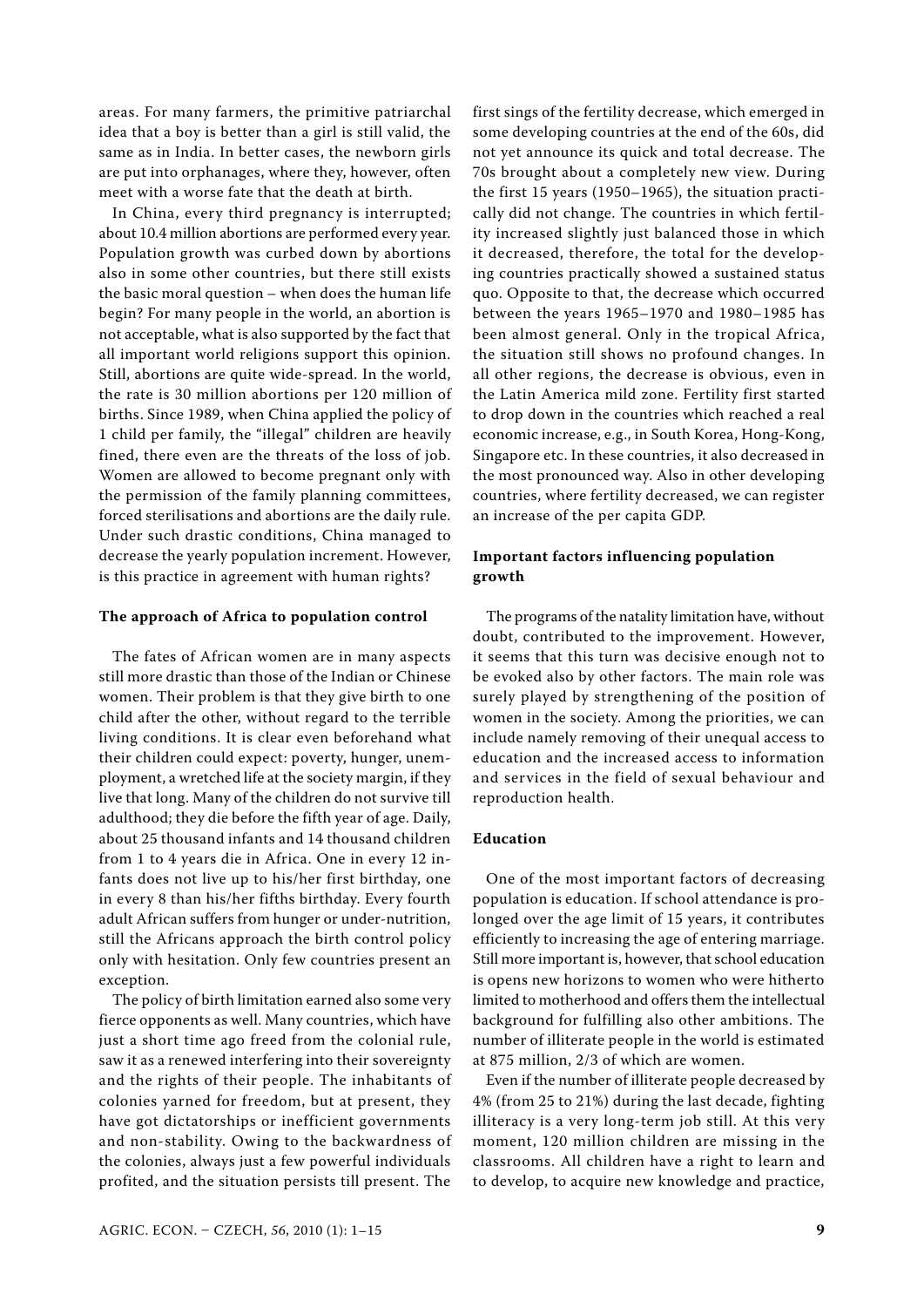to become full-right members of human society. However, in developing countries, one out of every three children does not finish even the 5 years of primary school education. More than 60% of them are girls (http://www.financemagazine.cz/index. php?id=cislo5/clanek-unicef ).

This situation has of course many different reasons, some of which are rooted in the traditions and habits of the relevant country. The main reasons why girls attend school at a much lower percentage than boys or why they leave it prematurely are discrimination and poverty. To send a child to school means in most cases to lose the incomes from its work or to lose a household help. In the countries without a retirement insurance scheme, the old age pension is represented by children, as they represent at least a small guarantee of the secure old age. In most developing countries, a fee is paid in schools including primary schools, and the parents are expected to buy also a school uniform or a better dress for the child – however, the really poor cannot afford it. Therefore, if the family has to choose between the son and the daughter, it very often advantages the boy which can secure a higher profit from the investment, as he stays as a part of the original family even in adulthood.

The problem of the access to education does not, however, regard girls only, but many million children without regard to gender. Just at this moment, more than 150 million of children in the world have to work, other millions do not attend school because of the war or civil disturbances in their country, and about 300 thousand children are directly included in the military conflicts as child soldiers. It would be an enormously demanding task to give each of the 2 billion children in the world the chance to education. It is not enough to build enough schools and to produce the necessary school accessories, even if also this in itself would demand a huge financial and time investment. It is also necessary to adapt schools and teaching to the local traditions and habits (www. unicef.cz).

The experience then shows that there exists an indirect relation between the education of a woman and the number of her children. Women with higher education have fewer children and their children are healthier. It is, among other, the consequence of the higher age in which these women enter into marriage, and also of the real economic relationships – educated women have higher incomes, so that not only they would lose more financially by taking care of a child, but also the reason for having children as a security to survive in the old age does not exist there. Moreover, they are able of a better care for their children (health care, nutrition).

The researches show that:

- 1. More educate women are more productive members of the society. For every year of education, the income is increasing, notwithstanding gender, by 10–20%. In the informal sector, the productivity is increased considerably by even few years of school education.
- 2. Educated women give over many advantages of education to their children and families. For example, educated mothers seek medical help in a higher measure; they have their children inoculated, give them a better nutrition and apply hygienic rules in the family.
- 3. Educated women can better utilise natural resources and are able to more easily accept the environmentfriendly technologies and procedures.
- 4. Educated women have fewer children. Every year of school attendance lowers the woman fertility by 5–10%.
- 5. With educated women, there is a lower probability of pregnancy before reaching adulthood and moreover, they have a longer time periods in between their pregnancies. Every year of school education prevents the deaths at childbirth of 2 others out of 1 000.

Thus, education is not only the natural right of every child, but also a real chance of the humankind survival for all. A quality education has to give every child a real chance of success. Also for this reason, education is part of all the UNICEF crisis programs – in the situation of natural catastrophes or an armed conflict, securing school attendance of children is of the same priority as supplying food, drinking water and health care. The fact that education cures poverty is generally known. It is also the only reasonable chance how to stop the world population explosion. Even if the original catastrophic prerequisites of the exponential world population growth from the 19 century were not proved, the fact remains that the number of the Earth inhabitants is growing – and that it is growing quickly (www.unicef.cz).

## **Poverty**

With the population explosion, there is also closely connected the problem of poverty. To understand social problems of developing countries, it is sufficient to regard the so-called tree of life (or the age pyramid). An ideal state would be if the pre-productive, productive and post-productive element of the population were more or less balanced. The developing countries pyramid is typical by the occurrence of the pre-production part of the population. From this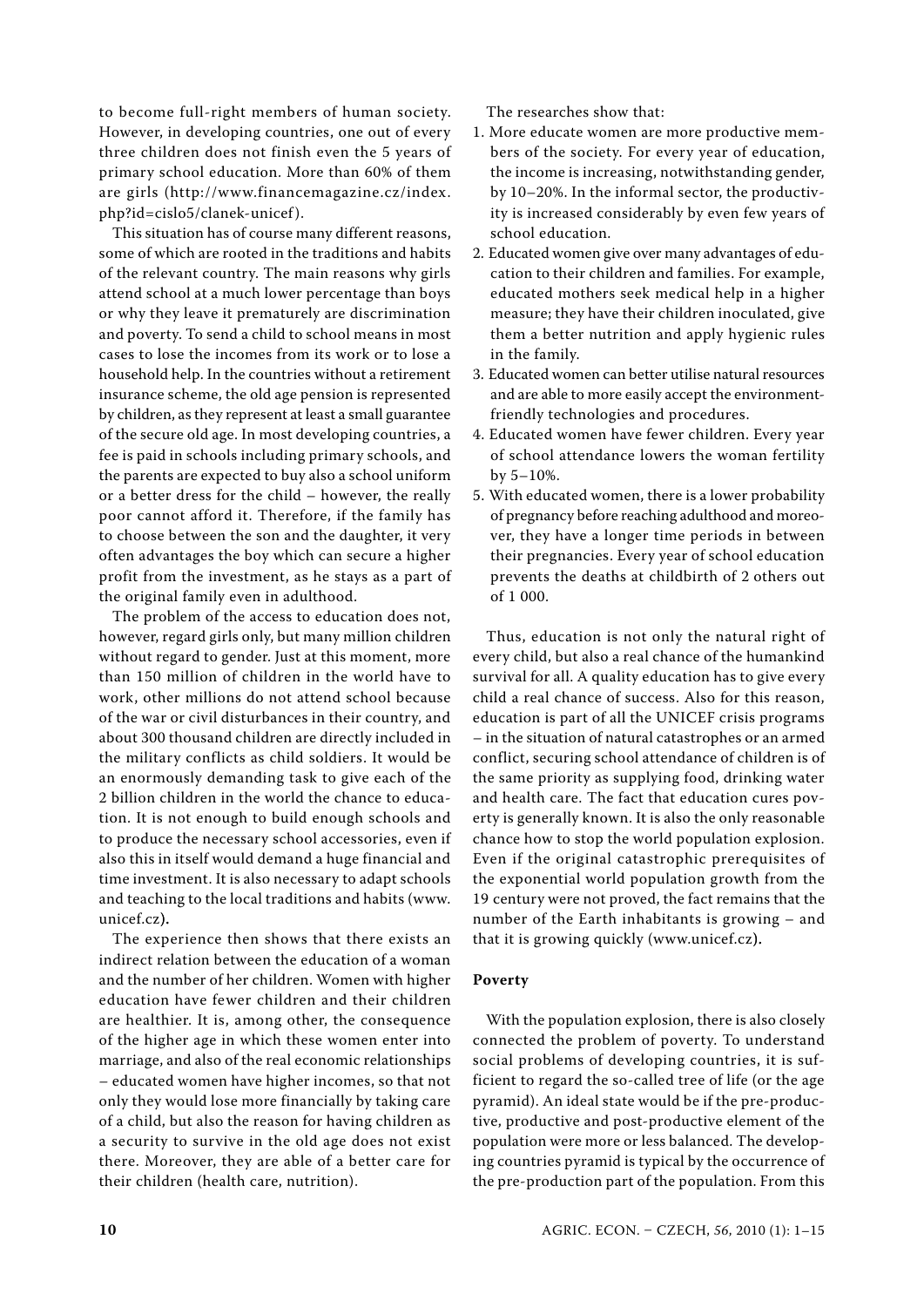distribution, important problems issue. The collapse of social care is then not very surprising.

If this system is not functioning, the "vicious circle" of poverty cannot be broken. If the social system, which in reality cannot work properly because of the population crisis, is failing, the "merry-go round" of poverty, epidemics, non-stability, totalitarian regimes and war conflicts in the developing countries can follow. The fanatics and extremists then parasite on poverty and hopelessness. Owing to that, population explosion cannot be stopped. The result is again poverty and further hopelessness. The extremists then easily utilise the feeling that an individual is just like a straw, without the chance to change anything. War conflicts, political coups and terrorist attacks are very numerous in the third world countries, our media almost do not inform on them any more (http://www. news-info.net/populationproblem.html).

According to the World Bank (WB) data from 2003, from 6 billion people in the world, just the mere 1 billion people in the rich world owns 80% of GDP, while ¼ of population in developing countries lives under the poverty level. According to the WB, more than 1.2 billion people (more than 1/5 of the world population, live on less that 1 USD per day, another 2 billion survive at less than 2 USD per day. About 1.1 billion people suffer from under-nutrition; more than 1/6 of humankind has no access to drinking water. Approximately the same amount of people are homeless or with only insufficient housing, and they have no access to health care. The abyss between the North and South is still not successfully narrowed, what creates a radical non-balance in the social and economic conditions in which the people live in different parts of the world (http://www. rozvojovka.cz).

When the countries of Africa and Asia were freed from the economic rule of the European countries, the economists of the time were full of optimism. It was generally expected that developing countries would be, owing to their mineral wealth and cheap labour, growing very quickly and that they would enjoy a similar prosperity and welfare as the former colonial powers inhabitants after only several decades.

However, the development was very disproportionate. Even if some regions, e.g. the South-East Asia, really managed to reach a very remarkable economic successes, the scissors between the rich and poor countries are still more opening, the social justice differences among countries as well as inside them are growing, the armed conflicts increase and, moreover, the pandemics of the AIDS endangers the whole progress which had been reached during the last 40 years. Namely in Africa, the last decades full

of wars, hunger and killing diseases pushed far aside the dream of the development and prosperity.

The Sub-Saharan Africa is the poorest part of the world. The total GDP of the region with 650 million inhabitants does not reach up to the GDP of Belgium, and when divided among 48 countries, the average yearly product reaches mere 2 billon USD, what is approximately the outcome of a 60-thousand- inhabitants town in the US.

If nothing changes, all these problems will grow by the same rate as the world population in the next years. Ten years later, the world population might be 8 billion, from that, 7 billion living in developing countries. And by 2050, it will be already 9 billion, from that, 8 billion living in developing countries. It is also necessary to think forward and to predict what the situation might be if nobody is interested to do something about poverty already at present. The same as cancer, also poverty weakens and kills the whole body, not only the organs directly impacted by it. The risks issuing from the global poverty are known, and during the last years, they are unfortunately also still more visible. The common adversity towards rich countries is fed by the extreme poverty of the growing share of population of developing countries, and the crowds of people, whose chance for success is so small that they have nothing to lose, create new and very dangerous forms of the world terrorism.

Even if the world statistics on the global poverty are notoriously known, the image of the real face of poverty is very difficult for anybody who has not lived through it. Poverty means much more than the lack of money. Poverty means that you cannot sleep because of hunger. Poverty means that you are homeless. Poverty means that you are ill but without money to go to a doctor. Poverty means that you cannot read the time-table because you did not attend school. Poverty is powerlessness and injustice. The man from the town of Adaboya in Ghana says in the book "Voices of the Poor", published by the World Bank: "Poverty is like heat: you cannot see it. You can only feel it. To know poverty, you have to experience it."

The development programs, the aim of which is to give to the poorest population in developing countries a chance to work and earn, are developed by the UNICEF, the WB and many other international organisations in all parts of the world. The loans of about 3 000 CZK, the micro-credits, usually serve to the acquisition of a small piece of land, an animal, a market place or some material for hand-produces baskets, textiles etc. These activities can ensure to the participants of the program the necessary income for themselves and their families and should be suf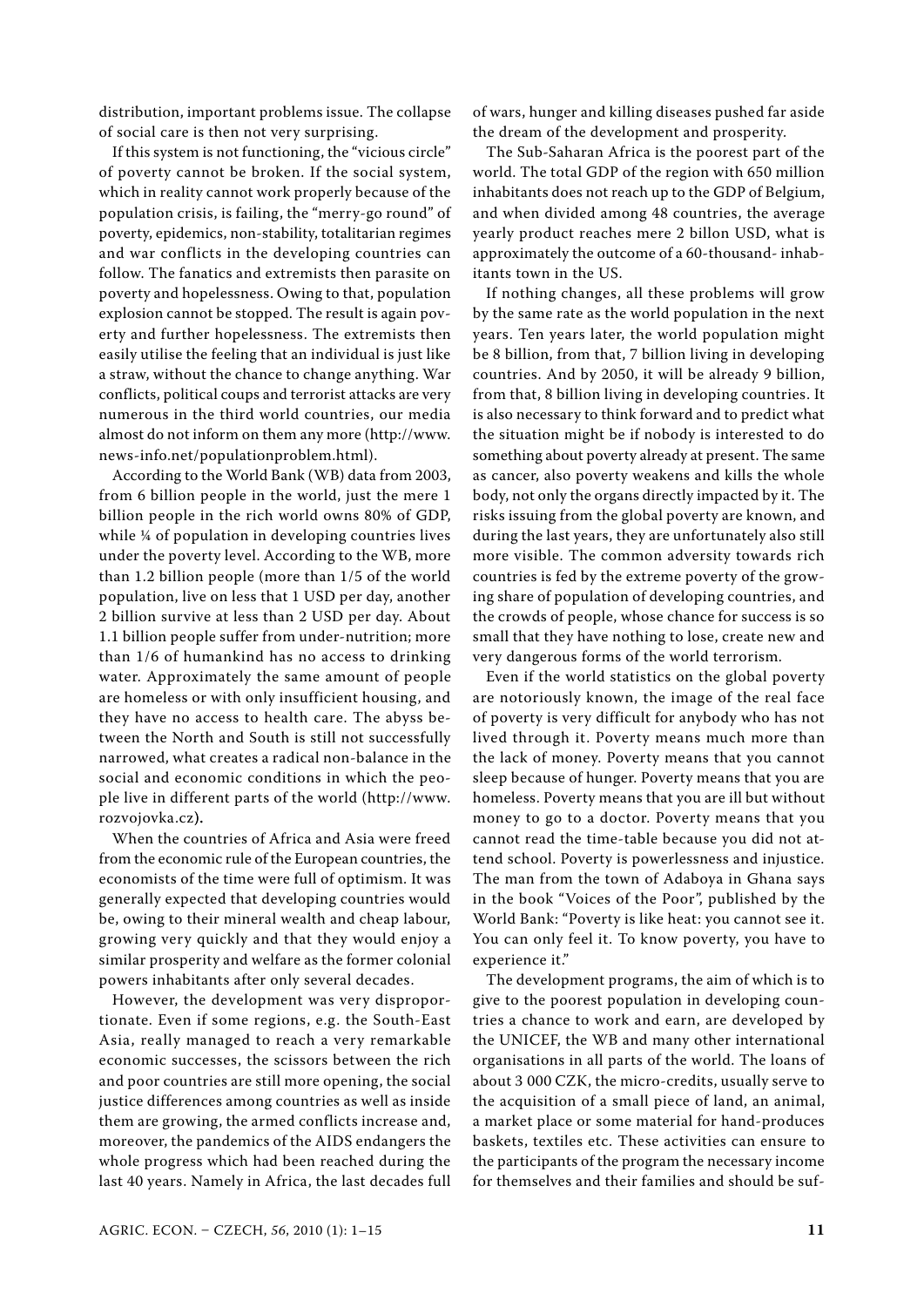ficient for buying food, drinking water, but also for the basic health care and the education of children. The children are best cared for by their parents, and the micro-credit programs should ensure them a long-term stability and development.

The success of the program is proved by the rate of the repaid loans, which moves around 95%. A relatively small starting sum of money thus can mean the difference between a dignified life and a poor survival for the whole families.

The question how to remove the world poverty has, alas, no simple answer. The developed countries governments and many international organisations are endeavouring at it with mixed results for several decades already. For example, the EU countries are obliged to contribute to the foreign development aid the sum corresponding to 0.39% of their GDP (www. unicef.cz). The question is whether the development aid is utilised to the purposes it is really allocated to, or whether it serves to the enrichment of a small group or groups of people. Some countries increase their armament expenditures and that at the detriment to the sad social situation pestering their country.

#### **AIDS – a threat to the humankind**

Another problem connected with the demographic and political state of the third world countries are epidemics. In Africa, the most pressing problem is the AIDS epidemic. The collapse of the immunity system known as the AIDS, and the HIV virus which causes it, present the most wide-spread epidemic in the modern history of Africa (http://www.news-info. net/populationproblem.html).

From the hitherto documented 20 millions of victims in the whole world, almost 85% were from the Sub-Saharan Africa. In India, the HIV is at present spread widely among the common population. In East Asia and the Pacific, the number of the newly infected increased by 70% in the period 1996–1998. In every minute we spend by our daily routine, 4 or more young Africans get infected by the HIV. Every day, Africa buries 5.5 thousand of its daughters and sons who died of the AIDS.

Some of the developing countries leaders do not even try to hide their disinterest regarding this threat. They state, that it is the gift from God to slow down the population explosion, which will reduce many of the ethnic and tribal problems by the mere fact that the ethnics and tribes will simply die out. The prevention and education is hindered namely by the primitive tribal structures and the local African religions. Here, the religious rhetoric dies not reflect the general progress of the medicine and science,

and the consequences of this are shattering. As an example, we can mention the superstition that the infected man can be cured by the sexual intercourse with a virgin. Owing to that, many brutal rapes of girls, often under 10 years, occur. These girls, moreover, usually get pregnant and give birth to another HIV-positive child.

It does not, however, mean only an unimaginable tragedy of many individuals and their families. The situation also has a disastrous impact on the whole countries economies. The AIDS destroys the fragile and heavily demanding successes of the developing countries. It liquidates both the bread-winners as well as those who take care of the young, old and disabled. The AIDS destroys the whole structure of the society itself. The African health system is overburdened by the care for the AIDS -impacted people to the detriment of other needs. In some countries, the costs connected with the AIDS devour one half or more of the total health care budget. It is obvious that the sum of 150 million USD spent yearly for the solution of the AIDS in Africa is by far not sufficient for the real needs. To implement the set of measures with at least the minimum efficiency in the impacted countries would demand at least six times more.

One of the goals of the Western countries has to be securing the accessible cure for the AIDS patients. It is necessary to find out low-cost and efficient therapies which even developing countries could afford – e.g. the method preventing the transition of the infection from mother to child and fighting the secondary infections connected to the HIV, e.g. the TBC. Many scientific and ethical problems, which have to be faced, can be overcome only through the global co-operation among governments, scientific institutions and the economies.

The common U.N. program for the HIV/AIDS (UNAIDS) and its partners are endeavouring to accelerate, in the interests of the developing world, the new vaccines preparation and to find the scientifically as well as ethically acceptable ways of their testing. Another of the UNAIDS sponsors is the World Bank. Among the research partners, there are the British Board for Medical research and the International Initiative for the AIDS vaccine. People are also clearly aware that the endeavours to solve the AIDS situation gave to include the complete respecting of human rights. Spreading of the AIDS is partially a tragic externality of globalisation. The question is not whether further people are going to die. They will, alas, die. The question is whether only one generation, which is being destroyed by the AIDS at present, will suffer, or whether it will impact also the next and still next generations (www.unicprague.cz).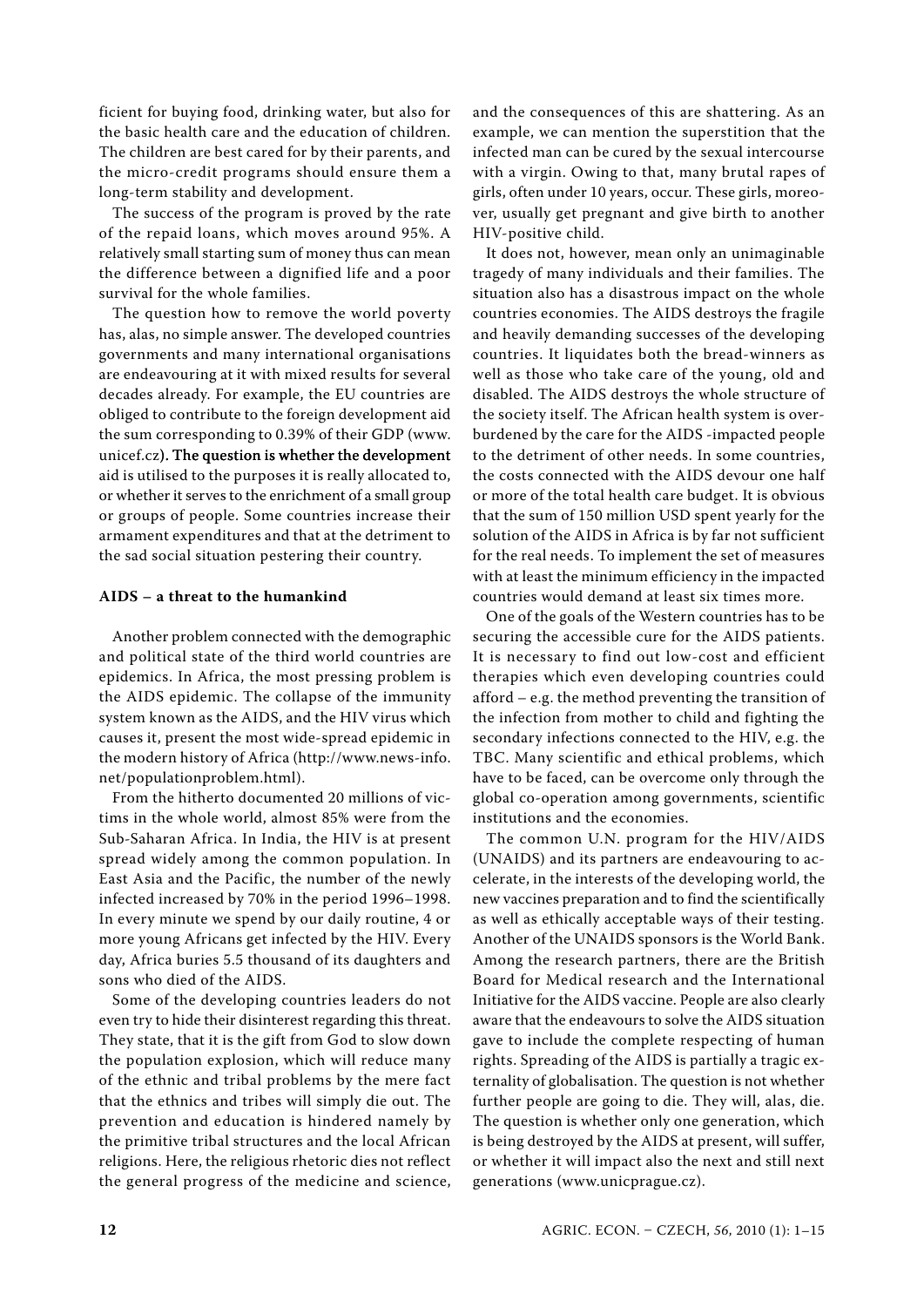## **The world is ageing**

From the complexity viewpoint, it is necessary to also mention the developed countries. These are experiencing, contrary to developing countries, the opposite problem. Ageing of the population is closely connected with the prolongation of human life. Even if the prolongation of human life is for sure a positive social phenomenon, it can have the opposite impact on the economy of a country burdened by a non-flexible retirement payment system. With the growing length of human life, also the demographic structure of the whole society is changing. There are still less people in the productive age (15–65 years) and still more pensioners which depend financially on the productive part of the population.

#### **The problem of Europe**

The development of economic prosperity, flourishing of the social state and the high productivity of science brought about at least 3 non-intended consequences: the destabilisation of family, the population crisis and the growth of social tension regarding the assimilation of the immigration wave. There are born less children that the number of people in the parents generation, therefore, notwithstanding the prolonged human life, the number of the Europeans decreases. The European data are well known. To reproduce the society on the same level, the average natality rate has got to be slightly higher than 2. It means, that 2 children replace 2 parents, and as it is necessary to count with a certain number of deaths and people without children, the rate of 2.1–2.2 instead of the simple 2, is necessary to ensure a simple reproduction.

This so-called sustainable reproduction rate (2.1 children per 1 woman) is not reached by any European country, with the exception of Albania. Among the West European countries, the best situation is in France and Ireland, where this rate reaches 1.8. The lowest part of the scale is occupied by the countries the experts would not expect to be there – Italy and Spain with only 1.21. Between these poles, we can find other countries including Germany with the rate of 1.4, what is the European average. The situation in the Central and Eastern Europe is in average still worse – e.g. the Czech Republic reaches the rate of only 1.18 children per 1 woman.

What is the meaning of these data for future? According to the U.N. Population Forecast, there will live by 125 million less people in Europe in the middle of this century, than at present. Such a loss was not experienced by Europe since the 30-Years War. In Western Europe, a radical decrease of the number of newborn children went on from the beginning of the 70s.

A similar situation can be perceived also in the Central and Eastern Europe. According to the U.N. report, the number of inhabitants will decrease by the middle of this century by 38% in Bulgaria, 27% in Romania, 25% in Estonia. To quote Reiner Klingholzer, the director of the Institute for Population and Development in Berlin, some areas of Eastern Europe, which are now only sparsely populated, will probably become completely depopulated.

## **Ageing of the population is perceived also in developing countries – the most so in China**

Ageing of the population is not perceived only by the countries with a high level of living. The decrease of the share of young people is important even in the East Asian counters, where the natality dropped down considerably. Still, in the East Asia, the share of old people is much lower compared to Europe. The decrease of fertility is of a much older date in Europe. At present, only the developed countries have to cope with it, but soon it will become also the problem of the present developing countries.

Even now, there are born less Chinese people than necessary. Still less often, it is possible to see children faces in the streets; the Chinese are still older and older. In towns, the present rate already is 6.8 million inhabitants in the active age to almost 1.8 million of pensioners. The presupposition for future is that 1 married couple will feed 4 of their parents and 8 grandparents. At present, there are 130 million pensioners in the country, i.e. 10% of the population. In 2025, it will be 250 million, i.e. the whole 1/5 of the population. Every year, the number of pensioners increases by 3%, while the natality rate is only 2%. The ageing of the population threatens to dampen the economy just the same as the overpopulation the Chinese were afraid of for so long. The state will be still more burdened by the financial demands on old age pensions and the health care for the seniors who were not able to secure their old age. In the developed countries, people get rich sooner than old, while in China, people will get old sooner than rich. Greying of the population burdens also other Asian countries, for example Japan, but it will be more painful for China, as the Chinese economy has increased more slowly and they have a lower level of living. The key to the solution will be in adapting the economy, so that it could cope with the new situation. However, the worst solution would be to start initiating an unlimited natality. That would only mean changing the bad for worse.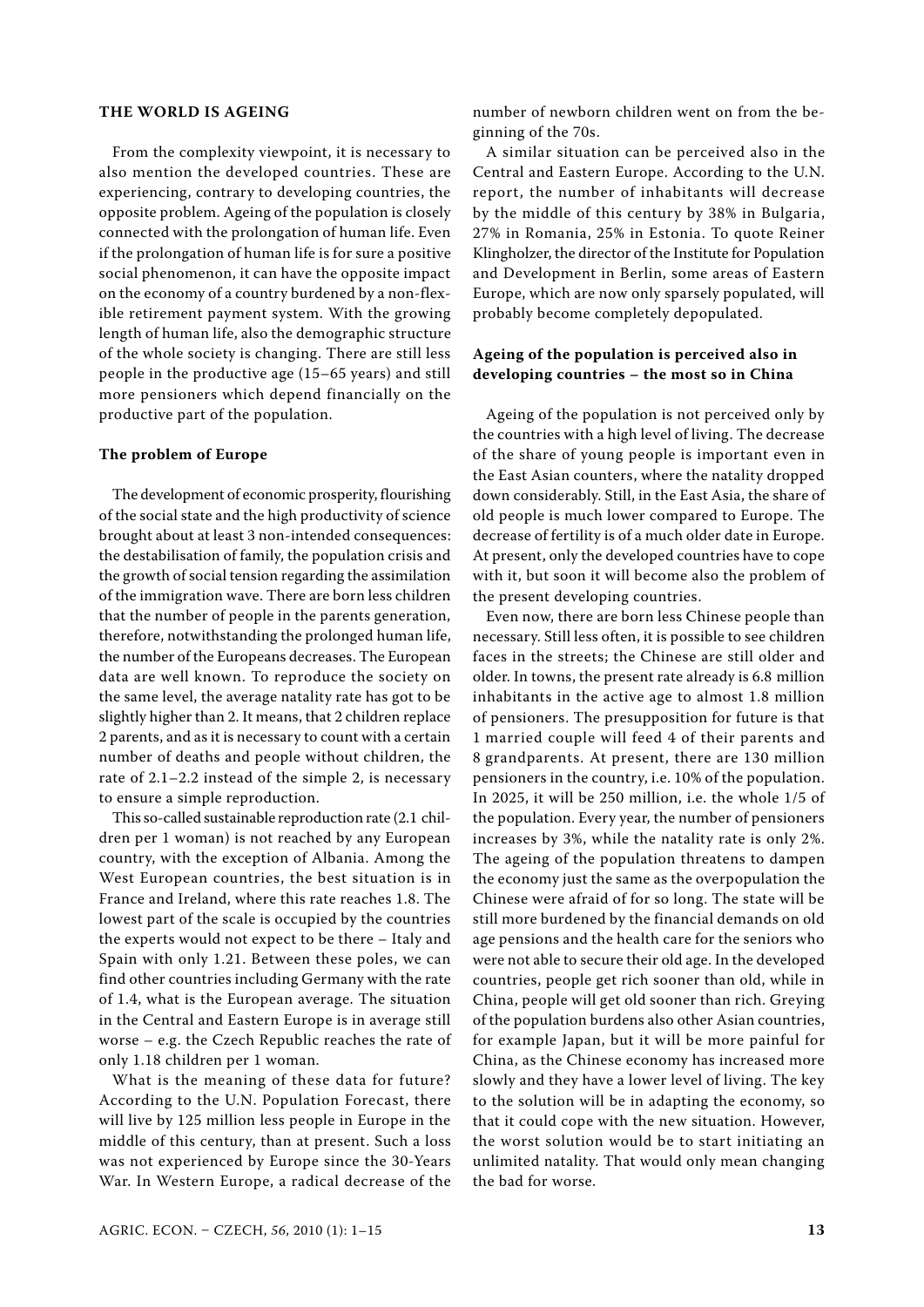#### **The U.S. – the exception to the rule**

There are supposed to be 420 million of the Americans. The U.S. is then the bright exception among the developed countries and need not be afraid of the eventual drop of the population. The studies estimate that the number of the Americans will increase by 43%, namely owing to immigration and the high natality of the Hispans and black people.

It is necessary to underline that the decrease of natality and the demographic ageing of population are the phenomena which take place practically everywhere in the world. However, Europe is especially impacted by it and the situation there is the most disturbing. Its weight is clearly reflected in the development of the share of the Europeans in the total world population: in 1950, it was 22%, in 2000 only 12% and in 2050, it is estimated at about 7% (http://www.obcinst. cz/clanek.asp?id=702).

## **Migration and urbanisation**

Similarly as the world population reaches the formerly unseen yearly increments, also the unprecedentedly high migration from the rural into the town areas and also the migration among countries occur. The highest increase of the population is just in developing countries. The mentioned development brings about great risks, namely the possibility of the collapse of the basic services, an unacceptable damaging of environment and the escalation of social conflicts. The third world big cities are bursting and they are still extending. According to the specialists, the main problems of the development of the world metropolises are the crammed slums, into which further millions of rural immigrants are flowing. They lack the clean water and sewage; there is the danger of different epidemics. At present, 1 billion people lives in such way in the overpopulated metropolises in the conditions endangering not only their heath, but their life (Table 3).

Today, shortly after the beginning of a new millennium, more than one half of the world population lives in towns, and this number is increasing every day by 180 000. After 40 years, the number of people living in towns is supposed to equal the total present population, and the urbanisation process will still not be by far finished at that. It is expected that by the year 2015, almost 56% of inhabitants will live in towns, compared to less than 45% in 1990.

The UNO expects that the number of the 10-million megacity agglomerations will reach 50 by the 2025. The mentioned data are the mere results of forecasts, but still they ask for thinking.

Looking at some of the present world megacities with the highest number of inhabitants, the first place is occupied by Mexico with 26 million inhabitants. The Brazilian Sao Paolo has approximately 23 million, Rio de Janeiro 20 million Shanghai 14 million, Bombay, Calcutta and Jakarta approach 15 million inhabitants. From the developed world metropolises, only New York and Tokyo are included in the list with 17, resp. 24 million inhabitants (www.stoplusjedna. newtonit.c72 531z/stare/200512/so/a00c.asp).

The quick rate of immigration into towns is partially the consequence of the concentration of resources in towns and also of the economic policy deepening the gap between towns and the countryside.

Table 3. The size and increase of the migrating population according to the most important regions, 1990–2000

| Region                      | 1990          | 2000    | Difference 1990/2000 |         |
|-----------------------------|---------------|---------|----------------------|---------|
|                             | number in ths |         | number in ths        | %       |
| World                       | 153 956       | 174 781 | 2082                 | 13.5    |
| Developed countries         | 81 424        | 104 119 | 2 2 6 9              | 27.9    |
| Developing countries        | 72 531        | 70 662  | $-186$               | $-2.6$  |
| Least developed countries   | 10 992        | 10458   | $-53$                | $-4.9$  |
| Africa                      | 16 221        | 16 277  | 5                    | 0.3     |
| Asia                        | 49 956        | 49 781  | $-17$                | $-0.4$  |
| Europe                      | 48 437        | 56 100  | 766                  | 15.8    |
| Latin America and Caribbean | 6994          | 5944    | $-105$               | $-15.0$ |
| North America               | 27 597        | 40 844  | 1 3 2 4              | 48.0    |
| Oceania                     | 4 7 5 1       | 5835    | 108                  | 22.8    |

Source: http://www.un.org/esa/population/publications/ittmig2002/ittmigrep2002/spanish.doc